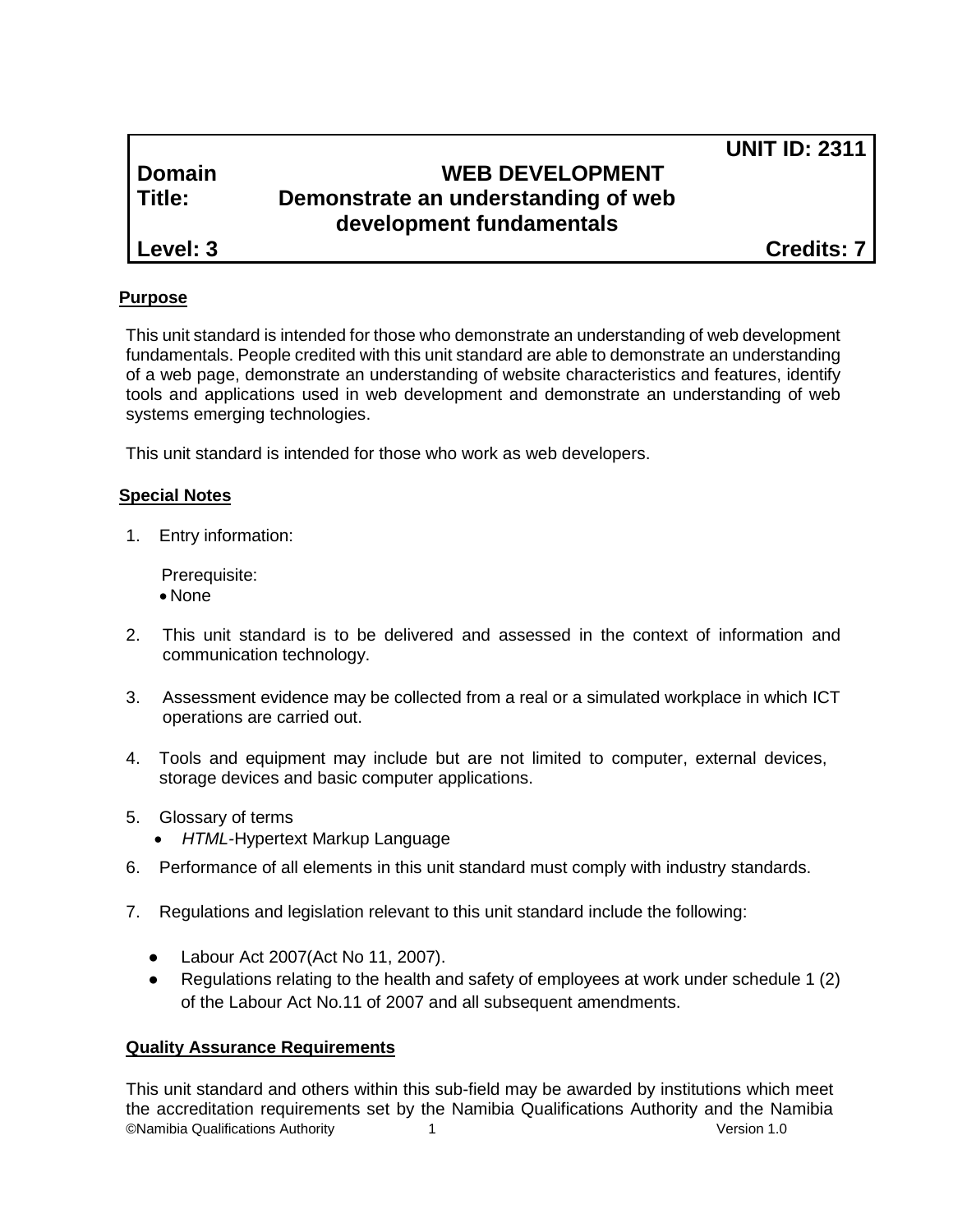Training Authority and which comply with the national assessment and moderation requirements. Details of specific accreditation requirements and the national assessment arrangements are available from the Namibia Qualifications Authority on [www.namqa.org a](http://www.namqa.org/)nd the Namibia Training Authority on [www.nta.com.na](http://www.nta.com.na/)

# **Elements and Performance Criteria**

## **Element 1: Demonstrate an understanding of a web page**

## **Performance Criteria**

- 1.1 Basic internet browsing and content download are explained.
- 1.2 Laws and regulations pertaining to web design and development are outlined.
- 1.3 Web browser and website compatibility are outlined.

#### **Element 2: Demonstrate an understanding of website characteristics and features**

#### **Performance Criteria**

- 2.1 HTML language is explained.
- 2.2 Server-Side script is explained.
- 2.3 Characteristics and features of a static website are outlined.
- 2.4 Characteristics and features of a dynamic website are outlined.

## **Element 3: Identify tools and applications used in web development**

#### **Performance Criteria**

- 3.1 Text Editors and Integrated Development Environment (IDE) are identified.
- 3.2 Usage of graphics editors is demonstrated.
- 3.3 Usage of File Transfer Protocol (FTP) and Structured Query Language (SQL) clients are demonstrated.
- 3.4 Web and database server is explained.

## **Element 4: Demonstrate an understanding of web systems emerging technologies**

## **Performance Criteria**

©Namibia Qualifications Authority 2 Version 1.0